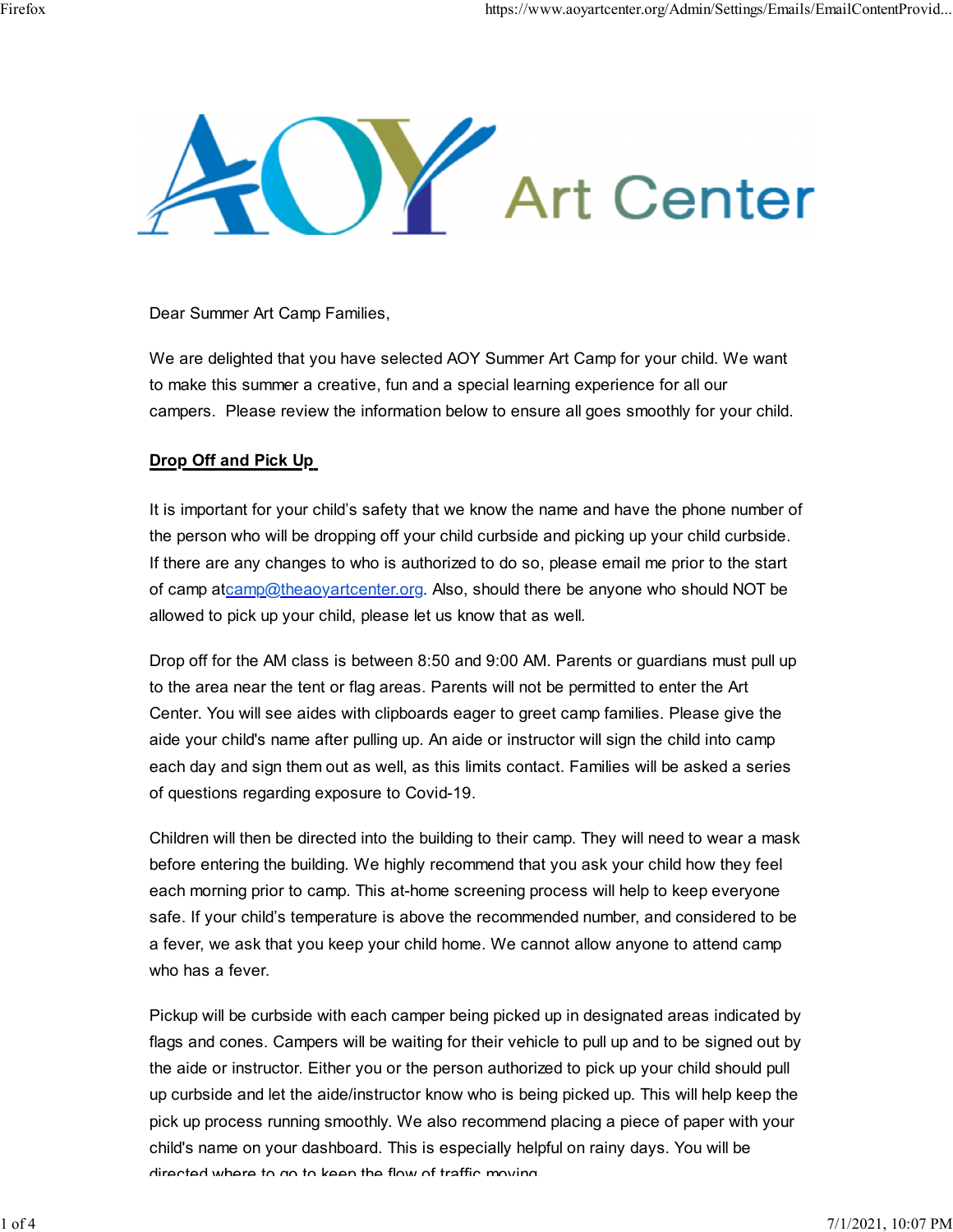#### line.

https://www.aoyartcenter.org/Admin/Settings/Emails/EmailContentProvid...<br>If you have a registration or payment issue park on paved or gravel areas, not on the<br>grass or the field. Be sure to allow sufficient room for cars t grass or the field. Be sure to allow sufficient room for cars to pass. We ask that you try to resolve any issues prior to the start of camp. If you need to turn in paperwork we have a drop box in our patio area for a no-contact transaction. It's no fun having someone blocking you when you need to get to work. If you are running late, please call the Art Center at 215-493-1205. We really appreciate your help and patience with the home screening, curbside drop off and pick up this year. If you have a registration or payment issue park on paved or gravel areas, not on the grass or the field. Be sure to allow sufficient room for cars to pass. We ask that you try to resolve any issues prior to the start of c https://www.aoyartcenter.org/Admin/Settings/Emails/EmailContentProvid...<br>line.<br>If you have a registration or payment issue park on payed or gravel areas, not on the

# **Snacks and Lunch**

AOY does not provide snacks. If your child needs a snack during the mid-session break, they should have it with them in an insulated bag. Refrigeration should not be expected. consideration of other campers. Campers staying for both AM and PM sessions must me.<br>If you have a registration or payment issue park on paved or gravel areas, not on the<br>grass or the field. Be sure to allow sufficient room for cars to pass. We ask that you try to<br>resolve any issues prior to the start If you have a registration or payment issue park on paved or gravel areas, not on the<br>grass or the field. Be sure to allow sufficient room for cars to pass. We ask that you try to<br>resolve any issues prior to the start of c relaxed manner.

## **Allergies or Other Special Needs**

If you haven't already done so, please let us know prior to camp starting if there are any special needs with regards to allergies, medical or social issues. We will do our best to accommodate these and of course keep them in confidence.

## **Masks**

Campers are required to wear masks to protect themselves and others when in the building. Please make sure they wear it to camp. We suggest putting their name on it. They will take their mask off at break and if we are working on projects outside. We are encouraging instructors to take the kids outside to do art work, when possible and for socially distanced mask breaks. The mask policy will be in place as it is currently recommended by local and state authorities when seated indoors at a distance of three feet apart.

## Classrooms

As campers enter the Center signage on the doors will direct them to the designated